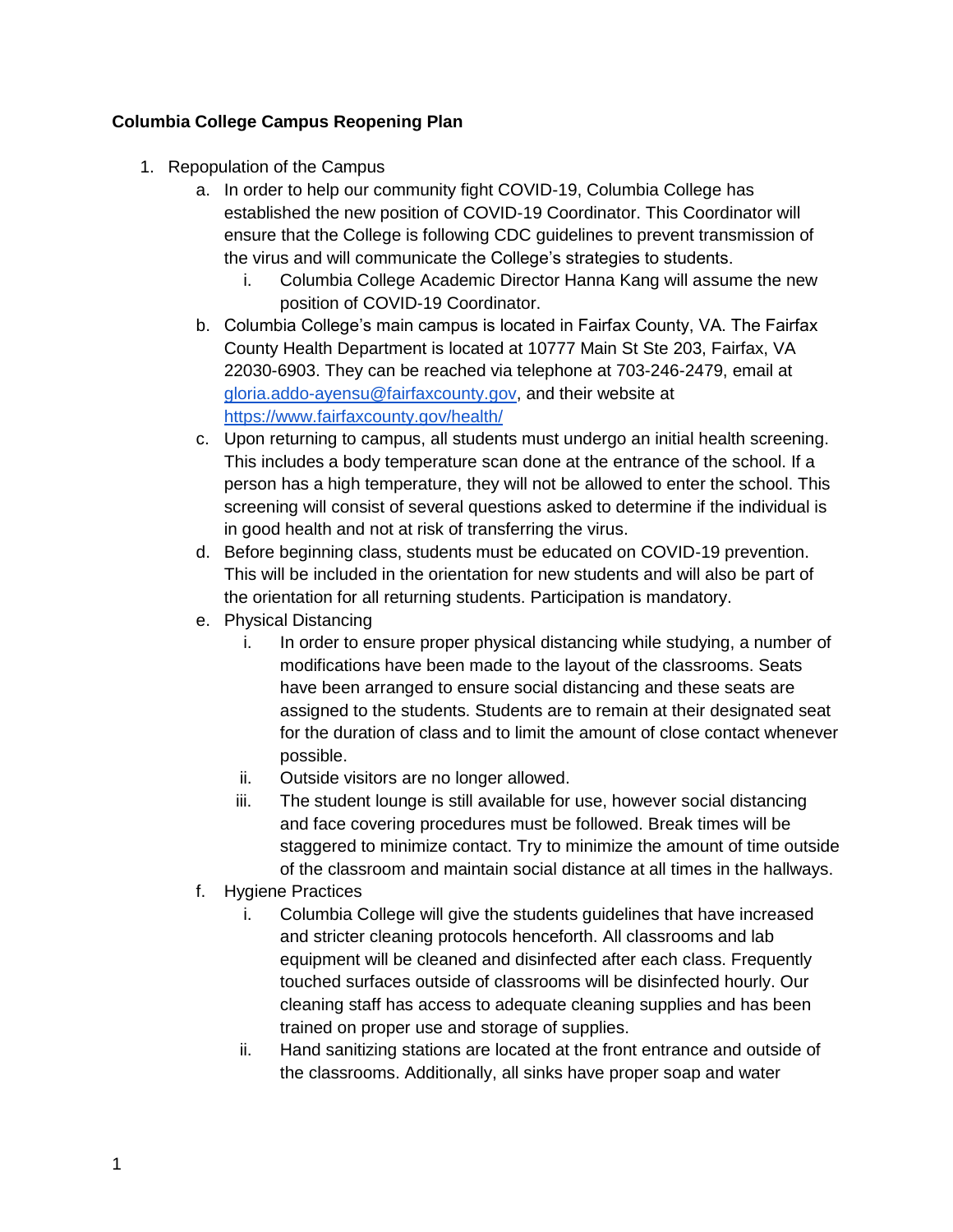available. Students are encouraged to wash their hands often or to use hand sanitizer when not available.

- iii. Frequently shared objects will be disinfected between each use. DIsinfectant wipes and sprays will be available to students who require these tools.
- g. Columbia College does not have any on campus housing. Please ensure that your home is clean and safe.
- h. Considerations of Vulnerable Individuals
	- i. Individuals who are considered at-risk have options available to them if they do not feel comfortable returning to campus in-person. Virtual learning options are available for most students and extensions will be granted to students who cannot complete their course of study digitally.
	- ii. Columbia College encourages all faculty, staff, and students to selfisolate if they are feeling ill. Sick leave will be flexibly granted to individuals who must self-isolate due to COVID-19.
	- iii. If an individual has been exposed to COVID-19, Columbia College asks that they self-isolate for at least two weeks. Before returning to campus, individuals should get tested and receive their results confirming that they are no longer ill. Communication is essential to ensure the safety of all. Anyone who has been exposed or in self-isolation should keep in touch with the COVID-19 Coordinator to monitor the situation and help determine when they can safely return to campus.
- i. International Student Considerations

 i. Columbia College will give guidelines to students who have traveled internationally to stay home for 14 days from the time they return home from international travel. During the 14-day period, they have to monitor their health and practice social distancing.

 ii. If individuals get sick with fever or cough in the 14 days after their return from travel, they must stay home and avoid contact with others. If they have trouble breathing or are worried about their symptoms, instruct them to call or text a health care provider and tell the providers about their recent travel and their symptoms.

j. Partnership and communication/information sharing with the local community, health systems and other stakeholders.

 i. Columbia College will take actions to reduce COVID-19 spread by engaging in communication/information sharing with the local community and health systems, and stakeholders as well. Columbia College will publicly announce on our website, social media outlets, and newsletter of any potential exposure to COVID-19. Additionally, local health systems will be emailed directly in the event of confirmed exposure in order to facilitate contact tracing efforts.

- k. Face Coverings
	- i. Face coverings are required to enter the building. All individuals must wear a face covering when at least six feet of physical distance cannot be maintained. Columbia College will instruct all returning students, faculty,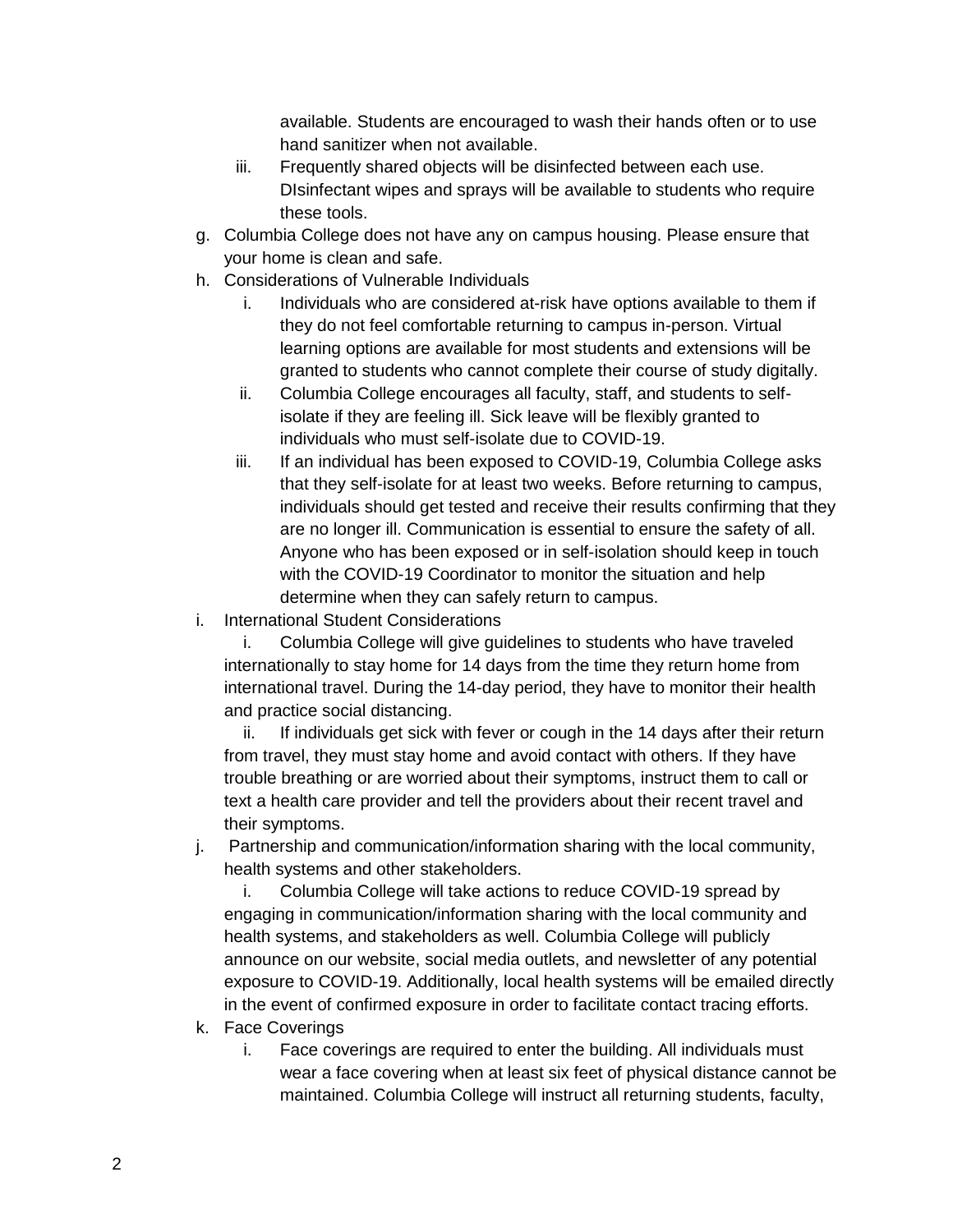and staff on proper face covering and hygienic procedures during the mandatory COVID-19 Orientation prior to returning to class. Columbia College will enforce the face covering policy by denying entrance to any individual who fails to comply. Students, faculty, and staff will be consistently reminded of the policy and will be asked to leave if they continually fail to comply.

- l. Student Health Services (SHS)
	- i. Columbia College does not have any on campus student health services. Students are encouraged to contact their primary health care provider for health service needs.
- m. Large events such as ceremonies or performances have been canceled for the time being. In order to ensure the safety of our students, large gatherings have been suspended until further notice.
- n. The COVID-19 Coordinator will be the primary communicator between the College and students regarding this health crisis. They will lead the new COVID-19 orientation and ensure that new signs indicating proper hygienic guidelines are up-to-date and relevant. The cleaning staff will work with the Coordinator to communicate the efficiency and effectiveness of sanitation procedures.
- o. COVID-19 Orientation
	- i. Before beginning class, students must be educated on COVID-19 prevention. This will be included in the orientation for new students and will also be part of the orientation for all returning students. Participation is mandatory. This orientation will cover proper hygienic procedures and strategies for maintaining social distance and reducing spread. Antistigma training is included.
- 2. Monitoring Health Conditions to Detect Infection
	- a. Daily health screening
		- i. All persons must enter the College through the front entrance in order to have their body temperature scanned. Individuals will wait in the reception area where they will be asked a series of questions about their recent health and potential exposure to COVID-19 before being allowed to fully enter the school.
	- b. Campus level disease surveillance will consist of daily body temperature readings of all individuals entering the school. Records will be kept of those who do not meet the healthy levels required to enter. In addition, answers to questions indicating exposure or potential illness will be recorded and shared with local health officials.
	- c. Testing Strategy
		- i. All students and staff are required to notify the school and get tested for COVID-19 if they are experiencing any of the common symptoms or if they believe to have been exposed recently. While the College does not have testing capabilities itself, the College will direct students to the local health department to provide appropriate testing.
- 3. Containment to Prevent Spread of the Disease when Detected